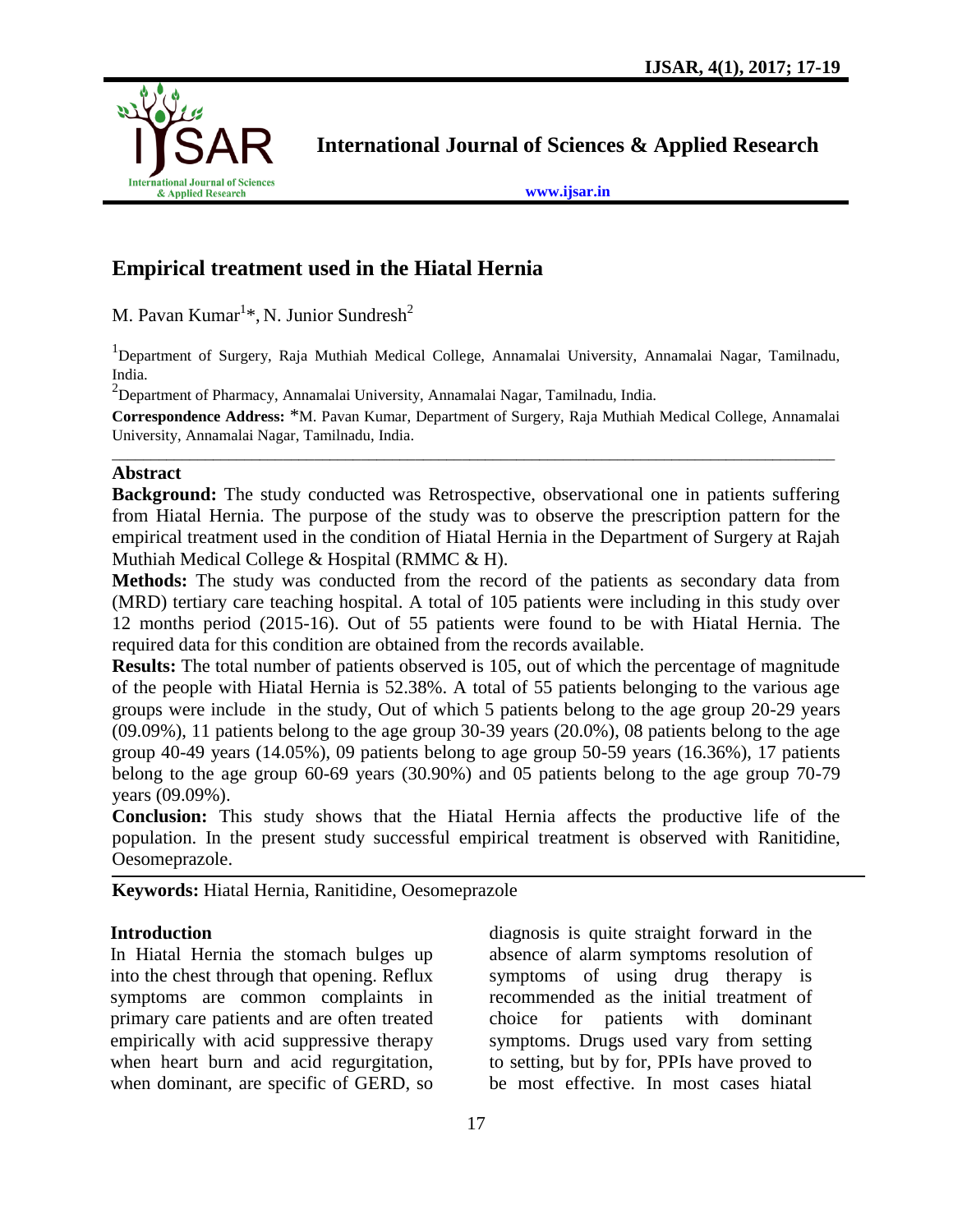hernia does not cause symptoms. Other symptoms are shortness of breath, palpitations increased heart rate. If chronic acid reflux threatens to severely injury the oesophagus, or is causing barrett's oesophagus surgery is sometimes recommended. If the condition has been brought on by stress reduction techniques may be prescribed, are if overweight, weight loss may be indicated. Anti secretary drugs, H2 blockers may be prescribed.

## **Aim**

To study the empirical used in the Hiatal Hernia in the department of surgery at Rajah Muthiah Medical college and hospital-Annamalainagar-608002, Tamilnadu, India.

## **Materials and methodology**

This was a retrospective study carried out over a 12 month period from MAY 2015 to JUNE2016 at Rajah Muthiah Medical College and hospital-Annamalainagar 608002, Tamilnadu, India. All the case sheets were collected from medical record department a total of 55 patients were included in the study.

# **Inclusion criteria**

- Patients admitted in surgery wards between age group of 20-80 years.
- Patients who are newly diagnosed and already underwent surgery.

# **Exclusion criteria**

• Patients above 80 years age.

## **Designing resolution**

A patient data collection form which includes details like inpatients number, patients name, age, sex, height, weight, date of admission, date of discharge, chief complaints, history of present illness, past medication history ,lab data, clinical diagnosis, surgical procedures and treatment.

## **Results and discussion Age wise distribution**

A total number of 55 patients were included in the study. Out of which 5 patients belong to the age group 20-29 years (09.09%), 11 patients belong to the age group 30-39 years (20.0%), 08 patients belong to the age group 40-49 years (14.05%), 09 patients belong to age group 50-59 years (16.36%), 17 patients belong to the age group 60-69 years (30.90%) and 05 patients belong to the age group 70-79 years (09.09%).

|             | Table: distribution of age among study |  |  |
|-------------|----------------------------------------|--|--|
| population. |                                        |  |  |

| Age in       | No. of          | Percentage |  |
|--------------|-----------------|------------|--|
| <b>Years</b> | <b>Patients</b> |            |  |
| $20 - 29$    | 05              | 09.09      |  |
| 30-39        | 11              | 20.00      |  |
| $40 - 49$    | 08              | 14.55      |  |
| 50-59        | 09              | 16.36      |  |
| 60-69        | 17              | 30.90      |  |
| 70-79        | 05              | 09.09      |  |
| <b>TOTAL</b> | 55              | 100        |  |

## **Sex wise distribution**

Out of 55 patients, 39 patients were males (70.90%) and 16 patients were females (29.10%). Attack rates are specified respectively.

## **Empirical treatment**

Patients who proceeded on with the empirical oesomeprazole 31, returned the symptom scores duel completed. Among them, 17 were from the dominant reflux group and 14 from the dominant dyspepsia group. Following the 2 week oesomeprazole treatment 16 of those presenting with dominant reflux symptoms and 14 of those presenting with dominant with dyspepsia reported improvement of 50% are greater in their course. Other empirical treatment includes PPIs are lansoprazole, oesomeprazole. H2 antagonists rantidine, famotidine,